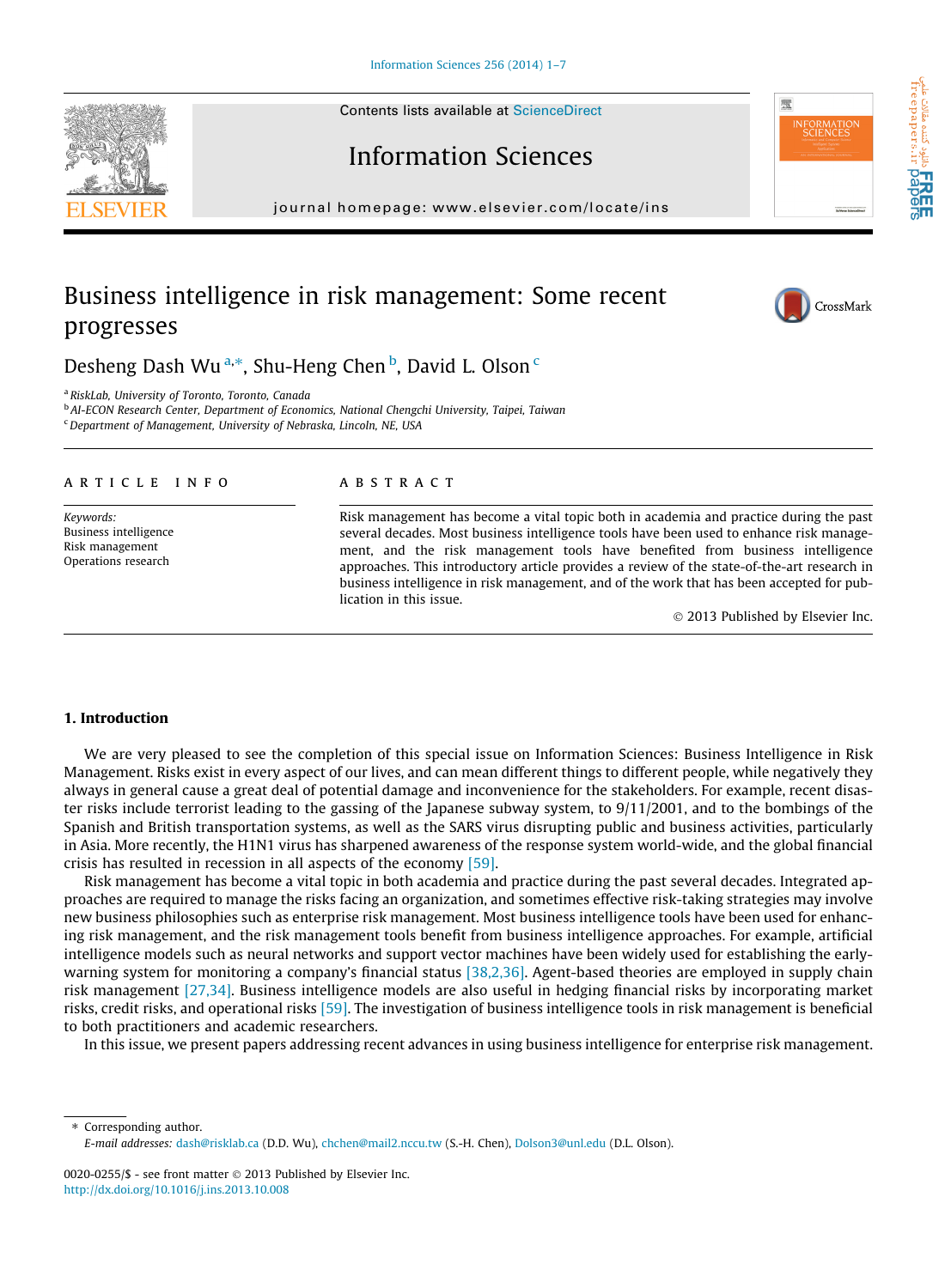# 2. Risks and risk management

All human endeavors involve uncertainty and risk. In the food production area, science has made great strides in genetic management. But there are concerns about some of the manipulations involved, with different views prevailing across the globe. In the United States, genetic management is generally viewed as a way to obtain better and more productive sources of food in a more reliable manner. Nonetheless, there are strong objections to bioengineered food in Europe and Asia. Some natural diseases, such as mad cow disease, have appeared, and these diseases are very difficult to control. The degree of control accomplished is sometimes disputed. Europe has strong controls on bioengineering, but even then there has been a pig breeding scandal involving hazardous feed stock and prohibited medications [\[57\]](#page-5-0). Bioengineering risks are important con-siderations in the food chain [\[50,14\]](#page-5-0). Genetic mapping offers tremendous breakthroughs in the world of science, but involves political risks when applied to human resources management [\[37\].](#page-5-0) Even applying information technology to better manage healthcare delivery risks involves risks [\[54\].](#page-5-0) Reliance on computer control has been applied to flying aircraft, but has not always worked [\[13\].](#page-4-0)

Risks can be viewed as threats, but business exists to cope with risks [\[45\].](#page-5-0) Different disciplines have different ways of classifying risks. In order to explain the risk management lessons from the credit crisis, Jorion [\[26\]](#page-5-0) classified risks into: known knowns, known unknowns and unknown unknowns. This is actually based on the degree of risk and is similar to what Olson and Wu [\[45\]](#page-5-0) discussed (see page 6 of Chapter 1).

We propose the following general classification of risks: Field-based and Property-based.

- Field-based type

Financial risks, which basically include all sorts of risks related to financial sectors and financial aspects in other sectors. These comprise, but are not restricted to, market risk, credit risk, operational risk, operational risk, and liquidity risk. Nonfinancial risks, which include risks from sources that are not related to finance. These include, but are not restricted to, political risks, reputational risks, bioengineering risks, and disaster risks.

- Property-based type

Risks can have four properties: uncertainty, dynamics, interconnection and dependence, and complexity. The first two properties have been widely recognized in inter-temporal models from the behavioral decision and behavioral economics areas [\[3\]](#page-4-0); the last two properties are well studied in finance disciplines.

Risk probability applies probability theory and various distributions to model risks. This approach can be dated back to the 1700s, leading to Bernoulli, Poisson, and Gaussian models of events as well as general Pareto distributions and general extreme value distributions to model extreme events. The dynamics of risks mainly involves the use of stochastic process theory in risk management. This can be dated back to the 1930s where Markov processes, Brownian motions and Levy processes were developed. The interconnection and dependence of risks deals with correlation among risk factors. Various copula functions are built and Fourier transformations are also used. Risk complexity needs to be handled further through the use of various models based on complexity science, such as agent-based modeling approaches.

Risk management can be defined as the process of identification, analysis and either the acceptance or mitigation of uncertainty in investment decision making. Risk management is about managing uncertainty related to a threat. Traditional risk management focuses on risks stemming from physical or legal causes such as natural disasters or fires, accidents, death and lawsuits. Financial risk management deals with risks that can be managed using traded financial instruments. The most recent concept, enterprise risk management, provides a tool to enhance the value of systems, both commercial and communal, from a systematic point of view. Operations research (OR) is always useful for optimizing risk management.

Various areas that relate to **business intelligence in risk management** can be identified in the literature.

# 3. Different perspectives and tools

The last several decades have also witnessed tremendous progress in computational intelligence including fuzzy logic, neural networks and genetic algorithms, evolutionary computation and optimization approaches such as linear programming, nonlinear programming, game theory, and multicriteria decision analysis. Optimization approaches have been widely applied in industry in many areas of forecasting, performance evaluation, automatic control, and function approximation. This section presents a survey on key areas, along with its associated techniques.

# 3.1. Early-warning systems

Many papers have addressed the value of early-warning systems as a means to control risk. Krstevska [\[30\]](#page-5-0) cited their use in macroeconomic models, with specifics to the economy of Macedonia. A number of models have been implemented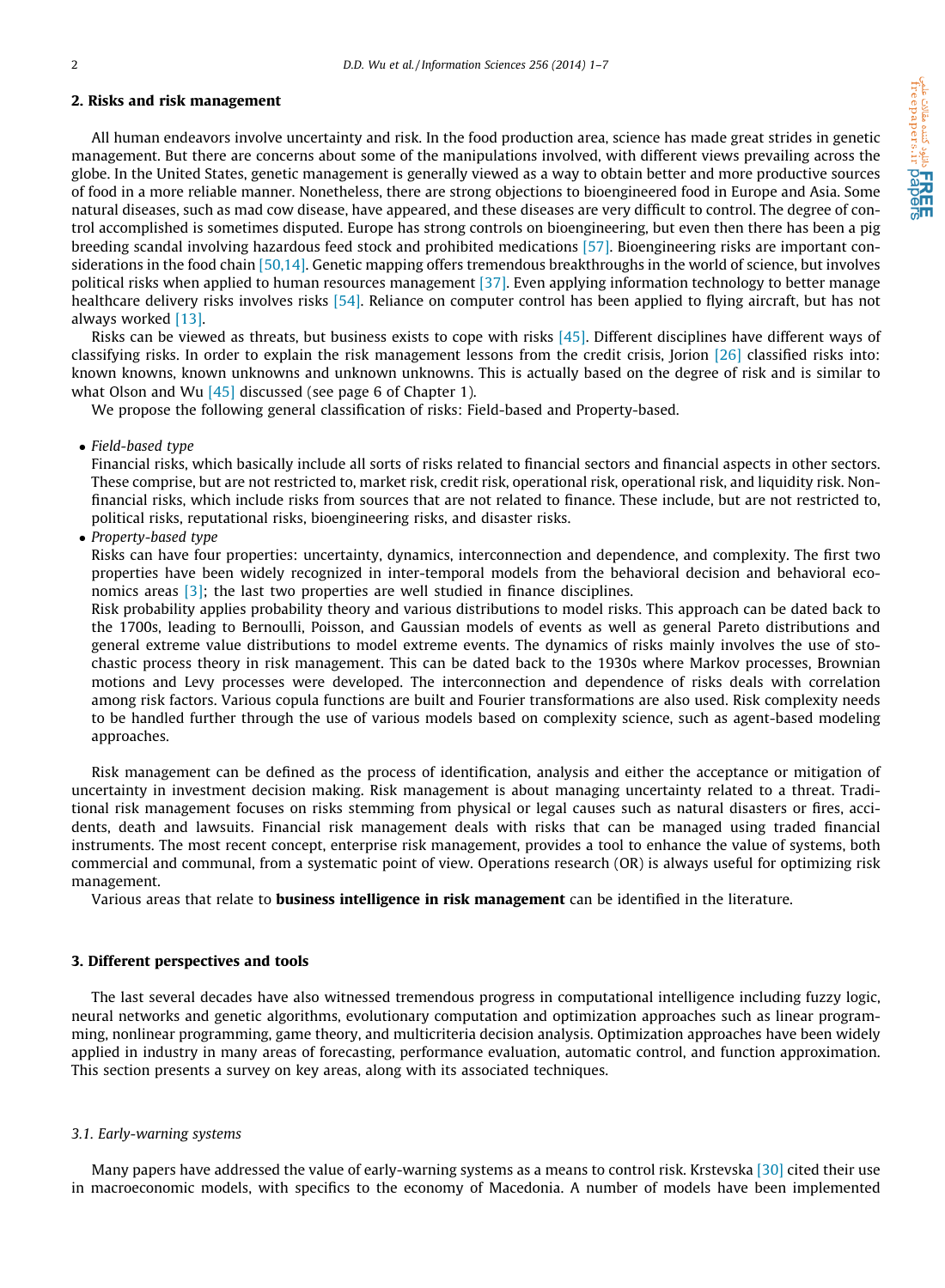through computer systems. Flores [\[15\]](#page-5-0) dealt with early warning in insurance using stochastic optimization. Castell and Dacuycuy [\[9\]](#page-4-0) discussed macroeconomic and financial surveillance mechanisms. Hua [\[23\]](#page-5-0) reviewed methods used for early warning in real estate. Within industrial applications, Xie et al. [\[61\]](#page-6-0) described a procedure to identify logistics risks for smallto-medium enterprises.

#### 3.2. Neural networks-based risk analysis

Neural networks are artificial intelligence tools that have proven very useful in identifying patterns in complex data structures, especially those involving nonlinear relationships. Schneidewing [\[51\]](#page-5-0) presented results of work applying neural networks to assess software reliability, where the goal was to reduce the risk of project failure. Jin and Zhang  $[25]$  gave another application demonstrating the value of artificial neural network models in projects, in this case projects involving public–private partnerships. Applications in industry include banks utilizing artificial neural network models to analyze credit card applications [\[62\]](#page-6-0), allowing banks to more efficiently control their risk following the post-2008 bubble. Neural network models have also been combined with test mining applications as in Groth and Muntermann [\[20\]](#page-5-0), where the model was applied to financial risk in day-trading. [\[12\]](#page-4-0) applied artificial neural network models to manage the risk of small enterprise default in Italy.

#### 3.3. Risk-based decision making

Using computer tools for risk-based decision making has been widely studied in the information systems field as decision support systems since the 1970s [\[28,56\]](#page-5-0). Warenski [\[58\]](#page-5-0) employed artificial intelligence to provide another application of loan-risk analysis, in this case demonstrating financial modeling in the paper and pulp industry. Otim et al. [\[46\]](#page-5-0) provided a recent analysis specifically addressing the evaluation of value and risk in information technology investments. Such investments involve complex sets of stakeholders, leading to the need to consider organizational politics. Kozhikode and Li [\[29\]](#page-5-0) studied the role of political pluralism in the expansion of commercial banks in India, including consideration of risk management. Industrial decision making not only involves multiple stakeholders, but also multiple criteria [\[44\]](#page-5-0), driven in part by the very existence of these multiple stakeholders. Silvestri et al. [\[53\]](#page-5-0) provided a multiple criteria risk assessment technique for risk analysis in manufacturing safety. Lakemond et al. [\[32\]](#page-5-0) gave a method for consideration of risk in product development, enabling early assessment of risk and other challenges.

#### 3.4. Game-based risk analysis

Nash provided one of the most seminal works in game theory [\[42\]](#page-5-0), by studying the role of competitive strategy. This wellstudied field is a major focus in industrial risk management. Zhao and Jianq [\[63\]](#page-6-0) considered a non-cooperative complete information game model that looked at multiple emerging risks in a project management environment. Merrick and Parnell [\[39\]](#page-5-0) extended game theoretic models to include probabilistic risk analysis in the context of counterterrorism. Their application involved screening containers for radiological materials. Lin et al. [\[35\]](#page-5-0) used game theory to model vertical differentiation in online advertising, finding that a higher ad revenue rate may lead to lower service prices. Game theory has also been applied to small and medium-sized enterprise risk management by Gnyawali and Park [\[19\]](#page-5-0).

# 3.5. Credit risk decisions

The financial industry's primary task in risk management is to assess the probability of default. Gurny and Tichy [\[21\]](#page-5-0) presented a scoring model for US banks using linear discriminant analysis. Chen et al. [\[11\]](#page-4-0) offered another study, in this case using the Six Sigma DMAIC methodology to reduce financial risk. Wu and Olson [\[60\]](#page-5-0) demonstrated how predictive scorecards have been used for large bank risk management of credit worthiness. Caracota et al. [\[8\]](#page-4-0) gave a scoring model for small and medium enterprises seeking a bank loan. Poon [\[48\]](#page-5-0) reviewed the effectiveness of government-sponsored enterprise (Freddie Mac and Fannie Mae) credit scoring, showing how credit bureau scoring led to support for the opposing strategies of risk averse and risk avaricious investment.

# 3.6. Data mining in enterprise risk management

Data mining has become a very popular means to apply statistical and artificial intelligence tools to the analysis of large data sets. Among the many applications to risk management, Shiri et al. [\[52\]](#page-5-0) applied data mining tools to corporate finance, to include management fraud detection, credit risk estimation, and corporate performance prediction. Jans et al. [\[24\]](#page-5-0) focused their data mining study to address the risk of internal fraud, finding that data mining tools provided better results than univariate analysis. Holton [\[22\]](#page-5-0) also addressed occupational fraud, applying text mining to support fraud audits. In other industries, Nateghi et al. [\[43\]](#page-5-0) applied data mining techniques to better predict power outages, especially those related to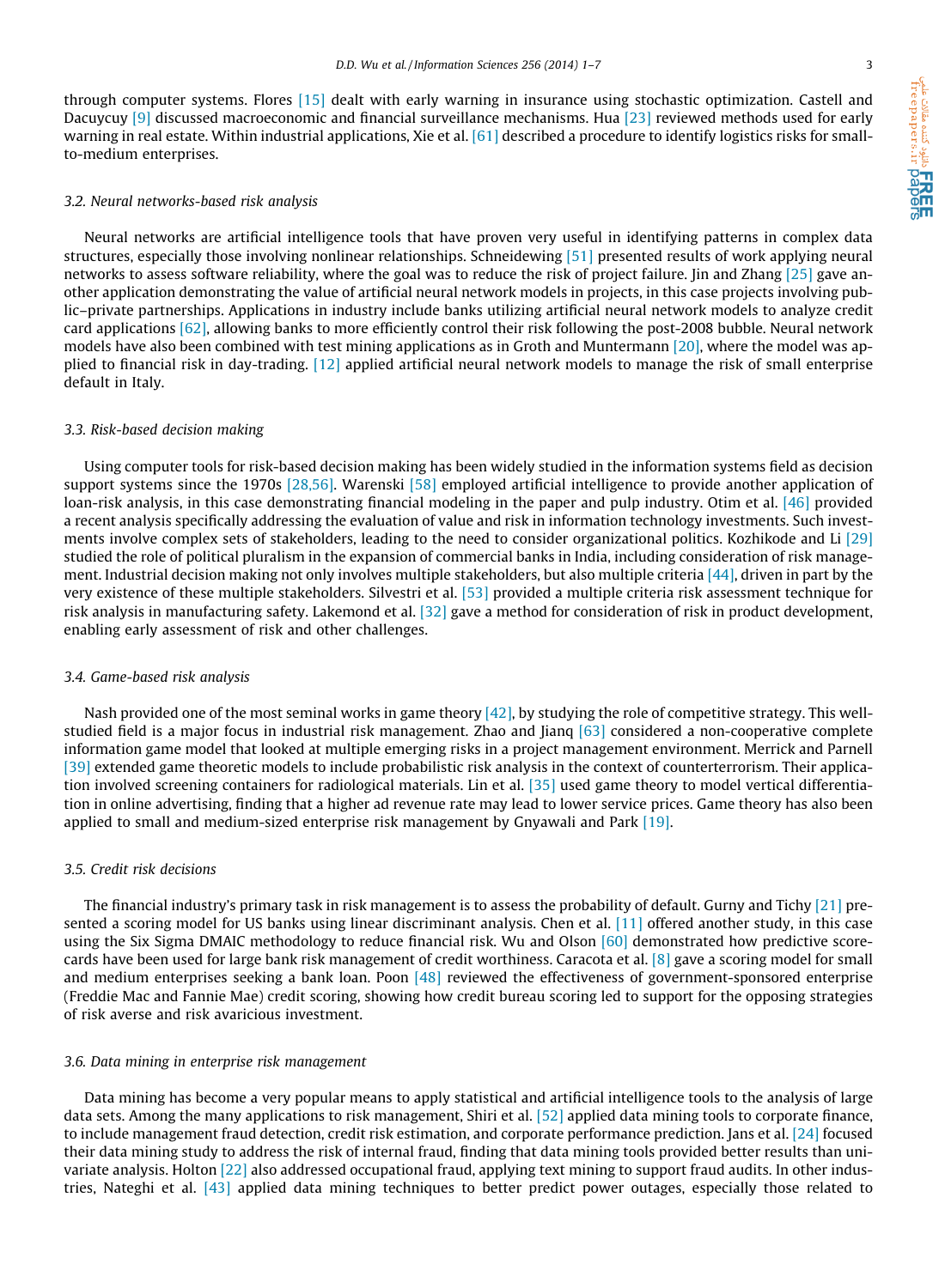hurricanes. Ghadge et al. [\[17\]](#page-5-0) reviewed text mining applications to support risk management in supply chains. Two studies specifically addressed the use of data mining to reduce the risk of occupational injury [\[5,41\]](#page-4-0).

# 3.7. Agent-based risk management

Artificial intelligence is often implemented through the use of agent-based systems, having computers emulate human decision makers. This approach has been applied to risk management in supply chains by Smeureanu et al. [\[55\]](#page-5-0) with specific examination of peer partner company risk of bankruptcy. Giannakis and Louis [\[18\]](#page-5-0) also addressed supply chain risk management through agent models, in this case examining the inherent risks in both the demand for and supply of resources in economic downturns. Agents have also specifically been applied to simulation models, enabling the use of simulation models for the analysis of more complex problems. Caporale et al. [\[7\]](#page-4-0) presented an optimal model for financial markets under conditions of crisis, combining simulation and game theory through agents. A related approach is particle swarm optimization, which was applied by Chang Lee et al. [\[10\]](#page-4-0) to project risk management and by Kumar et al. [\[31\]](#page-5-0) to design more robust supply chain designs. This approach was found to allow modeling of more complicated situations. Mizgier et al. [\[40\]](#page-5-0) applied agent-based modeling of supply chains, modeling the risk of bankruptcies of the participating firms in self-emerging networks.

#### 3.8. Engineering risk analysis based on optimization tools

Optimization tools are fundamental to engineering efforts to design better systems  $[4]$ . The existence of uncertainty violates many of the required assumptions for many optimization models. The presence of risk implies the presence of uncertainty, making the development of optimization models more difficult. However, there have been models presented to optimize engineering systems. Ahmadi and Kumar [\[1\]](#page-4-0) presented a model that considered the increased probability of failure in mechanical systems due to aging. Buurman et al.  $[6]$  introduced a framework for the dynamic strategic planning of engineering systems using real options analysis, finding that this approach had considerable advantages over static design. Popovic et al. [\[49\]](#page-5-0) applied complex optimization to maintenance systems involving risk.

#### 3.9. Knowledge management and data mining for natural disasters risk management in industry

Knowledge management is a very broad area of study, evolving from decision support systems, expert systems and artificial intelligence, to include data mining and business analytics. Knowledge management also includes considering how tacit knowledge within organizations can be captured in computer systems such as case-based reasoning. A few articles are found in the application of knowledge management to industrial risk management. Folino et al. [\[16\]](#page-5-0) employed grid technologies in geoscience through data mining to analyze and manage natural disasters such as landslides, earthquakes, floods, and wildfires. Their system was intended to aid disaster prevention and response. Li et al. [\[33\]](#page-5-0) focused on the prediction of natural disasters using domain knowledge and spatial data to develop a Bayesian network.

#### 4. Article synopsis

The papers collected in this special issue include four papers modeling risk management: two regarding financial risk management, one about security risk management, and one based on Enterprise Resource Planning project risk management. The first set of financial risk management papers cover all typical topics: new stock trading method using Kansei evaluation integrated with a self-organizing map model for the improvement of a stock trading system, case-based reasoning hybrid models for predicting financial business failure, and an agent-based auction stock market based on scaling analysis.

The article Dynamic Risks Modelling in ERP Maintenance Projects with FCM authored by Cristina Lopez and Jose Salmeron studies the risks in Enterprise Resource Planning (ERP) projects. In particular, they have built Fuzzy Cognitive Maps (FCMs) of ERP maintenance risks. The main advantage of FCM lies in their being capable of modelling complex phenomena based on the experts' perceptions. This tool models uncertainty and related events, imitating human reasoning. The tool proposed specifically models ERP maintenance project outcomes and risk perceptions, as well as their hidden interactions. The authors show that FCMs enable the development of forecasting exercises through simulations. Practitioners would thus assess the joint influence of ERP maintenance risks on project outcomes. The tool proposed would help practitioners to manage ERP maintenance project risks in a more effective and proactive way.

The article Hybrid Kansei-SOM Model using Risk Management and Company Assessment for Stock Trading, authored by Hai Pham, Eric Cooper, Thang Cao, and Katsuari Kamei, presents a new stock trading method using Kansei evaluation integrated with a self-organizing map model for the improvement of a stock trading system. The proposed approach aims to aggregate multiple expert decisions, achieve the greatest investment returns, and reduce losses by dealing with complex situations in dynamic market environments. Kansei evaluation and fuzzy evaluation models are applied to quantify trader sensibilities regarding stock trading, market conditions, and stock market factors with uncertain risks. In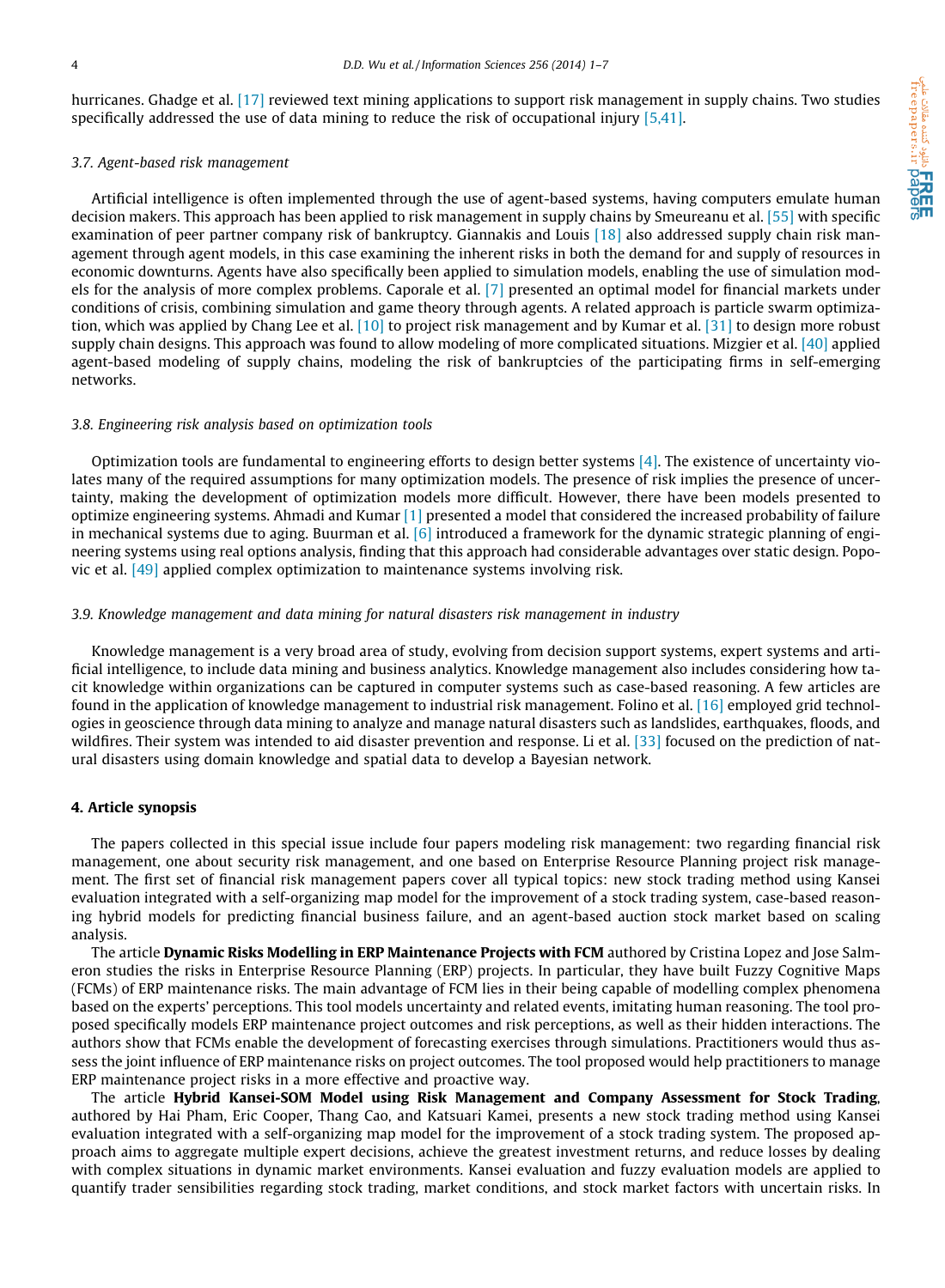<span id="page-4-0"></span>Kansei evaluation, group psychology and the sensibility of traders are quantified and represented by fuzzy weights. Kansei and stock-market data sets are visualized by SOM, together with aggregate expert preferences in order to find potential companies, matching with trading strategies at the right time and eliminating risky stocks. The authors test the proposed approach in daily stock trading on the HOSE, HNX (Vietnam), NYSE and NASDAQ (US) stock markets. The authors show that the new approach of applying Kansei evaluation enhances the capability of investment returns and reduces losses. The authors also show that the proposed approach performs better than other current methods when dealing with various market conditions.

The article A Security Risk Analysis Model for Information Systems: Causal Relationships of Risk Factors and Vulnerability Propagation Analysis, authored by Nan Feng, Harry Jiannan Wang, and Mingiang Li, develops a security risk analysis model to identify the causal relationships among risk factors and analyze the complexity and uncertainty of vulnerability propagation. In the proposed model, a Bayesian network (BN) is developed to simultaneously define the risk factors and their causal relationships based on the knowledge from observed cases and domain experts. The authors conduct the security vulnerability propagation analysis to determine the propagation path with the highest probability and largest path risk exposure. The ant colony optimization is used in SRAM to establish the BN structure and determine vulnerability propagation paths and their occurrence probabilities. SRAM enables organizations to establish proactive security risk management plans for information systems.

The article Calibration of the Agent-based Continuous Double Auction Stock Market Scaling Analysis authored by Yuelei Li, Wei Zhang, Yongjie Zhang, Xiaotao Zhang, and Xiong Xiong, proposes a calibration method for the agent-based continuous double auction (CDA) stock market using scaling analysis based on the work by  $([47])$ . The authors design and build an agent-based CDA stock market and uses the same trading mechanism as the Chinese stock market. The authors also perform a scaling analysis of the absolute returns in both the artificial and real stock markets, and show volatility correlations as power laws in all of the markets, where the power-law exponent is not unique, and all such exponents follow a multi-scale behavior.

#### 5. Concluding remarks

Business intelligence models have been and are being applied in risk management contexts worldwide. They have proven effective for over half a century. We hope that this special issue provides a glimpse of how business intelligence can be applied by more readers faced with enterprise risk.

# Acknowledgements

The guest editors would like to acknowledge the efforts made by all referees, including Patrick Paulson, Karl Leung, Colin Johnson, Daniel Zeng, Guo H. Huang, Chuen-Min Huang, Ching Huei Huang, Xiaoding Wang, Chichen Wang, Guixiang Wang, Cheng Wang, Magnus Johnsson, Guangquan Zhang, Futai Zhang, and David Mercie. We thank the editor W. Pedrycz, Special Issue Editor P.P. Wang and the journal managers, for their many valuable suggestions and efforts in bringing out this special issue. The second author is also for research support in the form of Grant NSC 101-2410-H-004-010-MY2.

# References

- [1] [A. Ahmadi, U. Kumar, Cost based risk analysis to identify inspection and restoration intervals of hidden failures subject to aging, IEEE Transactions on](http://refhub.elsevier.com/S0020-0255(13)00723-8/h0005) [Reliability 60 \(1\) \(2011\) 197–209.](http://refhub.elsevier.com/S0020-0255(13)00723-8/h0005)
- [2] [E. Alfaro, N. Garcia, M. Gamez, D. Elizondo, Bankruptcy forecasting: an empirical comparison of AdaBoost and neural networks, Decision Support](http://refhub.elsevier.com/S0020-0255(13)00723-8/h0010) [Systems 45 \(1\) \(2008\) 110–122](http://refhub.elsevier.com/S0020-0255(13)00723-8/h0010).
- [3] M. Baucells, F.H. Heukamp, Probability and time tradeoff, SSRN working paper, 2009. <<http://ssrn.com/abstract=970570>>.
- [4] [Y. Ben-Haim, Doing our best: optimization and the management of risk, Risk Analysis: An International Journal 32 \(8\) \(2012\) 1326–1332.](http://refhub.elsevier.com/S0020-0255(13)00723-8/h0015)
- [5] [M. Bevilacqua, F.E. Ciarapica, G. Giacchetta, Data mining for occupational injury risk: a case study, International Journal of Reliability, Quality & Safety](http://refhub.elsevier.com/S0020-0255(13)00723-8/h0020) [Engineering 17 \(4\) \(2010\) 351–380](http://refhub.elsevier.com/S0020-0255(13)00723-8/h0020).
- [6] [J. Buurman, S. Zhang, V. Babovic, Reducing risk through real options in systems design: the case of architecting a maritime domain protection system,](http://refhub.elsevier.com/S0020-0255(13)00723-8/h0025) [Risk Analysis: An International Journal 29 \(3\) \(2009\) 366–379](http://refhub.elsevier.com/S0020-0255(13)00723-8/h0025).
- [7] [G.M. Caporale, A. Serguieva, H. Wu, Financial contagion: evolutionary optimization of a multinational agent-based model, Intelligent Systems in](http://refhub.elsevier.com/S0020-0255(13)00723-8/h0030) [Accounting, Finance & Management 16 \(1/2\) \(2009\) 111–125.](http://refhub.elsevier.com/S0020-0255(13)00723-8/h0030)
- [8] [R.C. Caracota, M. Dimitriu, M.R. Dinu, Building a scoring model for small and medium enterprises, Theoretical & Applied Economics 17 \(9\) \(2010\) 117–](http://refhub.elsevier.com/S0020-0255(13)00723-8/h0035) [128](http://refhub.elsevier.com/S0020-0255(13)00723-8/h0035).
- [9] [M.R.F. Castell, L.B. Dacuycuy, Exploring the use of exchange market pressure and RMU deviation indicator for early warning system \(EWS\) in the](http://refhub.elsevier.com/S0020-0255(13)00723-8/h0040) [ASEAN+3 region, DLSU Business & Economics Review 18 \(2\) \(2009\) 1–30](http://refhub.elsevier.com/S0020-0255(13)00723-8/h0040).
- [10] [K. Chang Lee, N. Lee, H. Li, A particle swarm optimization-driven cognitive map approach to analyzing information systems project risk, Journal of the](http://refhub.elsevier.com/S0020-0255(13)00723-8/h0045) [American Society for Information Science & Technology 60 \(6\) \(2009\) 1208–1221.](http://refhub.elsevier.com/S0020-0255(13)00723-8/h0045)
- [11] [Y.C. Chen, S.C. Chen, M.Y. Huang, C.L. Tsai, Application of six sigma DMAIC methodology to reduce financial risk: a study of credit card usage in Taiwan,](http://refhub.elsevier.com/S0020-0255(13)00723-8/h0050) [International Journal of Management 29 \(2012\) 166–176](http://refhub.elsevier.com/S0020-0255(13)00723-8/h0050).
- [12] [F. Ciampi, N. Gordini, Small enterprise default prediction modeling through artificial neural networks: an empirical analysis of Italian small](http://refhub.elsevier.com/S0020-0255(13)00723-8/h0055) [enterprises, Journal of Small Business Management 51 \(1\) \(2013\) 23–45](http://refhub.elsevier.com/S0020-0255(13)00723-8/h0055).
- [13] [D. Dalcher, Why the pilot cannot be blamed: a cautionary note about excessive reliance on technology, International Journal of Risk Assessment and](http://refhub.elsevier.com/S0020-0255(13)00723-8/h0060) [Management 7 \(3\) \(2007\) 350–366.](http://refhub.elsevier.com/S0020-0255(13)00723-8/h0060)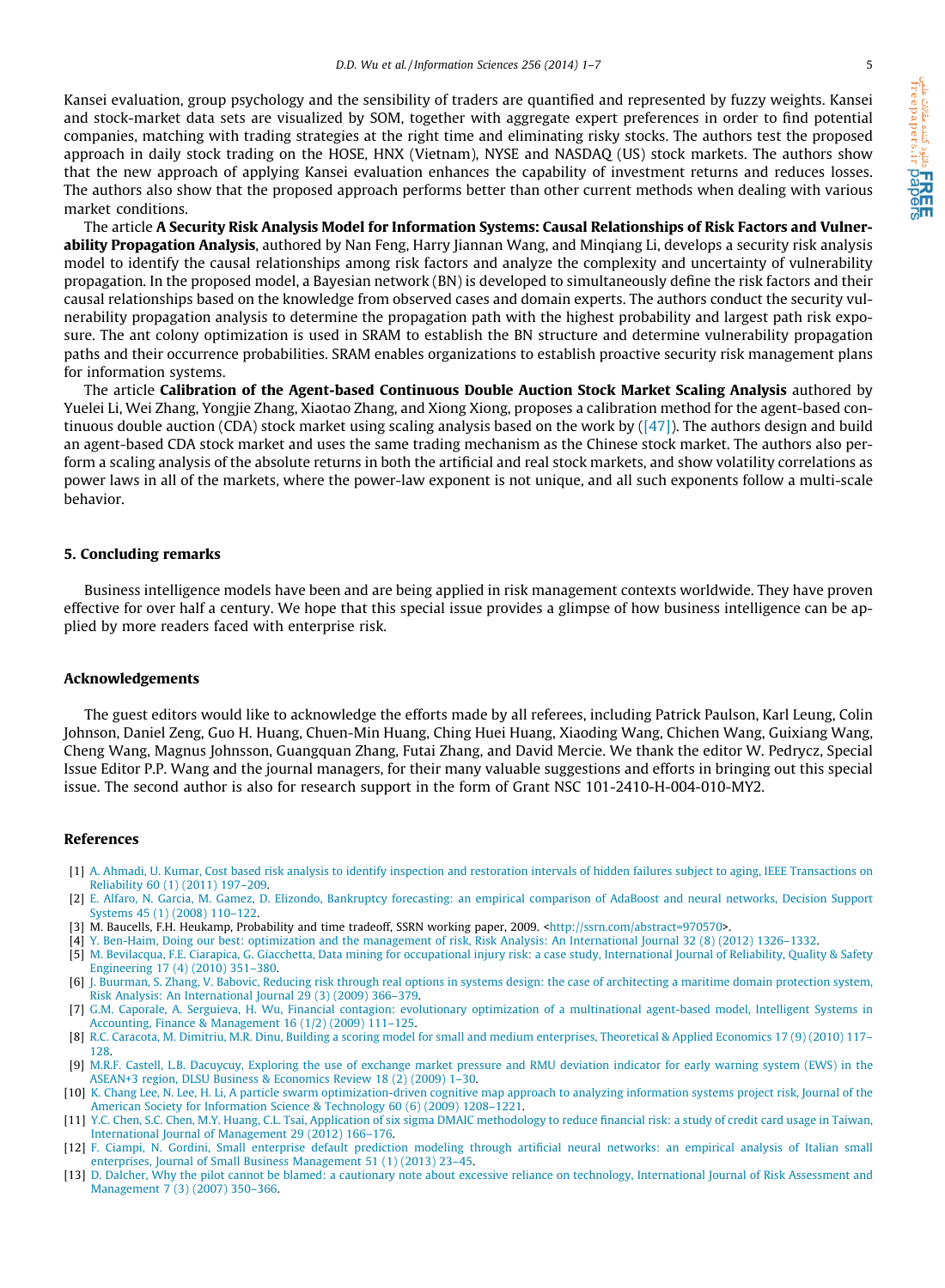- <span id="page-5-0"></span>[14] [A.L. Fletcher, Reinventing the pig: the negotiation of risks and rights in the USA xenotransplantation debate, International Journal of Risk Assessment](http://refhub.elsevier.com/S0020-0255(13)00723-8/h0065) [and Management 7 \(3\) \(2007\) 341–349.](http://refhub.elsevier.com/S0020-0255(13)00723-8/h0065)
- [15] [C. Flores, Management of catastrophic risks considering the existence of early warning systems, Scandinavian Actuarial Journal 2009 \(1\) \(2009\) 38–62.](http://refhub.elsevier.com/S0020-0255(13)00723-8/h0070) [16] [G. Folino, A. Forestiero, G. Papuzzo, G. Spezzano, A grid portal for solving geoscience problems using distributed knowledge discovery services, Future](http://refhub.elsevier.com/S0020-0255(13)00723-8/h0075)
- [Generation Computer Systems 26 \(1\) \(2010\) 87–96](http://refhub.elsevier.com/S0020-0255(13)00723-8/h0075). [17] [A. Ghadge, S. Dani, R. Kalawsky, Supply chain risk management: present and future scope, International Journal of Logistics Management 23 \(3\) \(2012\)](http://refhub.elsevier.com/S0020-0255(13)00723-8/h0080) [313–339](http://refhub.elsevier.com/S0020-0255(13)00723-8/h0080).
- [18] [M. Giannakis, M. Louis, A multi-agent based framework for supply chain risk management, Journal of Purchasing & Supply Management 17 \(1\) \(2011\)](http://refhub.elsevier.com/S0020-0255(13)00723-8/h0085) [23–31.](http://refhub.elsevier.com/S0020-0255(13)00723-8/h0085)
- [19] [D.R. Gnyawali, B. Park, Co-opetition and technological innovation in small and medium-sized enterprises: a multilevel conceptual model, Journal of](http://refhub.elsevier.com/S0020-0255(13)00723-8/h0090) [Small Business Management 47 \(3\) \(2009\) 308–330.](http://refhub.elsevier.com/S0020-0255(13)00723-8/h0090)
- [20] [S.S. Groth, J. Muntermann, Intraday market risk management approach based on textual analysis, Decision Support Systems 50 \(4\) \(2011\) 680–691.](http://refhub.elsevier.com/S0020-0255(13)00723-8/h0095)
- [21] P. Gurny, T. Tichy, Estimation of future PD of financial institutions on the basis of scoring model, in: 12th International Conference on Finance & Banking: Structural & Regional Impacts of Financial Crises, 2009, pp. 215–228.
- [22] [C. Holton, Identifying disgruntled employee systems fraud risk through text mining: a simple solution for a multi-billion dollar problem, Decision](http://refhub.elsevier.com/S0020-0255(13)00723-8/h0100) [Support Systems 46 \(4\) \(2009\) 853–864](http://refhub.elsevier.com/S0020-0255(13)00723-8/h0100).
- [23] [Y. Hua, On early-warning system for Chinese real estate, International Journal of Marketing Studies 3 \(3\) \(2011\) 189–193.](http://refhub.elsevier.com/S0020-0255(13)00723-8/h0105)
- [24] [M. Jans, N. Lybaert, K. Vanhoof, Internal fraud risk reduction: results of a data mining case study, International Journal of Accounting Information](http://refhub.elsevier.com/S0020-0255(13)00723-8/h0110) [Systems 11 \(1\) \(2010\) 17–41](http://refhub.elsevier.com/S0020-0255(13)00723-8/h0110).
	- [25] [X.H. Jin, G. Zhang, Modelling optimal risk allocation in PPP projects using artificial neural networks, International Journal of Project Management](http://refhub.elsevier.com/S0020-0255(13)00723-8/h0115) 29 (5) [\(2011\) 591–603.](http://refhub.elsevier.com/S0020-0255(13)00723-8/h0115)
	- [26] [P. Jorion, Risk management lessons from the credit crisis, European Financial Management 15 \(5\) \(2009\) 923–933.](http://refhub.elsevier.com/S0020-0255(13)00723-8/h0120)
	- [27] [N. Julka, R. Srinivasan, I. Karimi, Agent-based supply chain management-1: framework, Computers & Chemical Engineering 26 \(12\) \(2002\) 1755–1769.](http://refhub.elsevier.com/S0020-0255(13)00723-8/h0125) [28] [P.G.W. Keen, M.S. Scott Morton, Decision Support Systems: An Organizational Perspective, Addison-Wesley, Reading, MA, 1978.](http://refhub.elsevier.com/S0020-0255(13)00723-8/h0130)
	- [29] [R.K. Kozhikode, J. Li, Political pluralism, public policies, and organizational choices: banking branch expansion in India, 1948–2003, Academy of](http://refhub.elsevier.com/S0020-0255(13)00723-8/h0135) [Management Journal 55 \(2\) \(2012\) 339–359.](http://refhub.elsevier.com/S0020-0255(13)00723-8/h0135)
	- [30] [A. Krstevska, Early warning systems: testing in practice, IUP Journal of Financial Risk Management 9 \(2\) \(2012\) 7–22.](http://refhub.elsevier.com/S0020-0255(13)00723-8/h0140)
- [31] [S.K. Kumar, M.K. Tiwari, R.F. Babiceanu, Minimisation of supply chain cost with embedded risk using computational intelligence approaches,](http://refhub.elsevier.com/S0020-0255(13)00723-8/h0145) [International Journal of Production Research 48 \(13\) \(2010\) 3717–3739](http://refhub.elsevier.com/S0020-0255(13)00723-8/h0145).
- [32] [N. Lakemond, T. Magnusson, G. Johansson, et al, Assessing interface challenges in product development projects, Research-Technology Management 56](http://refhub.elsevier.com/S0020-0255(13)00723-8/h0150)  $(1)$   $(2013)$   $40-48$ .
- [33] [L. Li, J. Wang, H. Leung, C. Jiang, Assessment of catastrophic risk using Bayesian network constructed from domain knowledge and spatial data, Risk](http://refhub.elsevier.com/S0020-0255(13)00723-8/h0155) [Analysis: An International Journal 30 \(7\) \(2010\) 1157–1175.](http://refhub.elsevier.com/S0020-0255(13)00723-8/h0155)
- [34] [W. Liang, C. Huang, Agent-based demand forecast in multi-echelon supply chain, Decision Support Systems 42 \(1\) \(2006\) 390–407](http://refhub.elsevier.com/S0020-0255(13)00723-8/h0160).
- [35] [M. Lin, X. Ke, A.B. Whinston, Vertical differentiation and a comparison of online advertising models, Journal of Management Information Systems 29](http://refhub.elsevier.com/S0020-0255(13)00723-8/h0165) [\(1\) \(2012\) 195–236](http://refhub.elsevier.com/S0020-0255(13)00723-8/h0165).
- [36] [P. Lin, J. Chen, FuzzyTree crossover for multi-valued stock valuation, Information Sciences 177 \(5\) \(2007\) 1193–1203](http://refhub.elsevier.com/S0020-0255(13)00723-8/h0170).
- [37] [K.S. Markel, L.A. Barclay, The intersection of risk management and human resources: an illustration using genetic mapping, International Journal of](http://refhub.elsevier.com/S0020-0255(13)00723-8/h0175) [Risk Assessment and Management 7 \(3\) \(2007\) 326–340.](http://refhub.elsevier.com/S0020-0255(13)00723-8/h0175)
- [38] [D. Martens, B. Baesens, T. Van Gestel, J. Vanthienen, Comprehensible credit scoring models using rule extraction from support vector machines,](http://refhub.elsevier.com/S0020-0255(13)00723-8/h0180) [European Journal of Operational Research 183 \(3\) \(2007\) 1466–1476.](http://refhub.elsevier.com/S0020-0255(13)00723-8/h0180)
- [39] [J. Merrick, G.S. Parnell, A comparative analysis of PRA and intelligent adversary methods for counterterrorism risk management, Risk Analysis: An](http://refhub.elsevier.com/S0020-0255(13)00723-8/h0185) [International Journal 31 \(9\) \(2011\) 1488–1510.](http://refhub.elsevier.com/S0020-0255(13)00723-8/h0185)
- [40] [K.J. Mizgier, S.M. Wagner, J.A. Holyst, Modeling defaults of companies in multi-stage supply chain networks, International Journal of Production](http://refhub.elsevier.com/S0020-0255(13)00723-8/h0190) [Economics 135 \(1\) \(2012\) 14–23.](http://refhub.elsevier.com/S0020-0255(13)00723-8/h0190)
- [41] [S. Murayama, K. Okuhara, J. Shibata, H. Ishii, Data mining for hazard elimination through text information in accident report, Asia Pacific Management](http://refhub.elsevier.com/S0020-0255(13)00723-8/h0195) [Review 16 \(1\) \(2011\) 65–81.](http://refhub.elsevier.com/S0020-0255(13)00723-8/h0195)
- [42] J. Nash, Equilibrium points in n-person games, Proceedings of the National Academy of Sciences 36 (1) (1950) 48-49.
- [43] [R. Nateghi, S.D. Guikema, S.M. Quiring, Comparison and validation of statistical methods for predicting power outage durations in the event of](http://refhub.elsevier.com/S0020-0255(13)00723-8/h0205) [hurricanes, Risk Analysis: An International Journal 31 \(12\) \(2011\) 1897–1906](http://refhub.elsevier.com/S0020-0255(13)00723-8/h0205).
- [44] [D.L. Olson, Decision Aids for Selection Problems, Springer, NY, 1996.](http://refhub.elsevier.com/S0020-0255(13)00723-8/h0210)
- [45] [D.L. Olson, D. Wu, Enterprise Risk Management Models, Springer, 2010](http://refhub.elsevier.com/S0020-0255(13)00723-8/h0215).
- [46] [S. Otim, K.E. Dow, V. Grover, J.A. Wong, The impact of information technology investments on downside risk of the firm: alternative measurement of](http://refhub.elsevier.com/S0020-0255(13)00723-8/h0220) [the business value of IT, Journal of Management Information Systems 29 \(1\) \(2012\) 159–194.](http://refhub.elsevier.com/S0020-0255(13)00723-8/h0220)
- [47] [M. Pasquini, M. Serva, Multiscale behaviour of volatility autocorrelations in a financial market, Economics Letters 65 \(3\) \(1999\) 275–279.](http://refhub.elsevier.com/S0020-0255(13)00723-8/h0225)
- [48] [M. Poon, From new deal institutions to capital markets: commercial risk scores and the making of subprime mortgage finance, Accounting,](http://refhub.elsevier.com/S0020-0255(13)00723-8/h0230) [Organizations & Society 34 \(5\) \(2009\) 654–674.](http://refhub.elsevier.com/S0020-0255(13)00723-8/h0230)
- [49] [V.M. Popovic, B.M. Vasic, B.B. Rakicevic, G.S. Vorotovic, Optimisation of maintenance concept choice using risk-decision factor a case study,](http://refhub.elsevier.com/S0020-0255(13)00723-8/h0235) [International Journal of Systems Science 43 \(10\) \(2012\) 1913–1926](http://refhub.elsevier.com/S0020-0255(13)00723-8/h0235).
- [50] [L.A. Reilly, O. Courtenay, Husbandry practices, badger sett density and habitat composition as risk factors for transient and persistent bovine](http://refhub.elsevier.com/S0020-0255(13)00723-8/h0240) [tuberculosis on UK cattle farms, Preventive Veterinary Medicine 80 \(2-3\) \(2007\) 129–142](http://refhub.elsevier.com/S0020-0255(13)00723-8/h0240).
- [51] [J. Schneidewind, Applying neural networks to software reliability assessment, International Journal of Reliability, Quality & Safety Engineering 17 \(4\)](http://refhub.elsevier.com/S0020-0255(13)00723-8/h0245) [\(2010\) 313–329.](http://refhub.elsevier.com/S0020-0255(13)00723-8/h0245)
- [52] [M.M. Shiri, M.T. Amini, M.B. Raftar, Data mining techniques and predicting corporate financial distress, Interdisciplinary Journal of Contemporary](http://refhub.elsevier.com/S0020-0255(13)00723-8/h0250) [Research in Business 3 \(12\) \(2012\) 61–68.](http://refhub.elsevier.com/S0020-0255(13)00723-8/h0250)
- [53] [A. Silvestri, F. De Felice, A. Petrillo, Multi-criteria risk analysis to improve safety in manufacturing systems, International Journal of Production](http://refhub.elsevier.com/S0020-0255(13)00723-8/h0255) [Research 50 \(17\) \(2012\) 4806–4821.](http://refhub.elsevier.com/S0020-0255(13)00723-8/h0255)
- [54] [D.H. Smaltz, R. Carpenter, J. Saltz, Effective IT governance in healthcare organizations: a tale of two organizations, International Journal of Healthcare](http://refhub.elsevier.com/S0020-0255(13)00723-8/h0260) [Technology Management 8 \(1/2\) \(2007\) 20–41](http://refhub.elsevier.com/S0020-0255(13)00723-8/h0260).
- [55] [I. Smeureanu, G. Ruxanda, A. Diosteanu, C. Delcea, L.A. Cotfas, Intelligent agents and risk based model for supply chain management, Technological &](http://refhub.elsevier.com/S0020-0255(13)00723-8/h0265) [Economic Development of Economy 18 \(3\) \(2012\) 452–469](http://refhub.elsevier.com/S0020-0255(13)00723-8/h0265).
- [56] [R.H.J. Sprague, E.D. Carlson, Building Effective Decision Support Systems, Prentice-Hall, Englewood Cliffs, NJ, 1982](http://refhub.elsevier.com/S0020-0255(13)00723-8/h0270).
- [57] [G. Suder, D.W. Gillingham, Paradigms and paradoxes of agricultural risk governance, Internat Journal of Risk Assess Manage 7 \(3\) \(2007\) 444–457.](http://refhub.elsevier.com/S0020-0255(13)00723-8/h0275)
- [58] [L. Warenski, Relative uncertainty in term loan projection models: what lenders could tell risk managers, Journal of Experimental & Theoretical](http://refhub.elsevier.com/S0020-0255(13)00723-8/h0280) [Artificial Intelligence 24 \(4\) \(2012\) 501–511.](http://refhub.elsevier.com/S0020-0255(13)00723-8/h0280)
- [59] [D. Wu, D.L. Olson, Introduction to the special section on ''optimizing risk management: methods and tools, Human and Ecological Risk Assessment 15](http://refhub.elsevier.com/S0020-0255(13)00723-8/h0285) [\(2\) \(2009\) 220–226](http://refhub.elsevier.com/S0020-0255(13)00723-8/h0285).
- [60] [D. Wu, D.L. Olson, Enterprise risk management: coping with model risk in a large bank, Journal of the Operational Research Society 61 \(2\) \(2010\) 179–](http://refhub.elsevier.com/S0020-0255(13)00723-8/h0290) [190](http://refhub.elsevier.com/S0020-0255(13)00723-8/h0290).